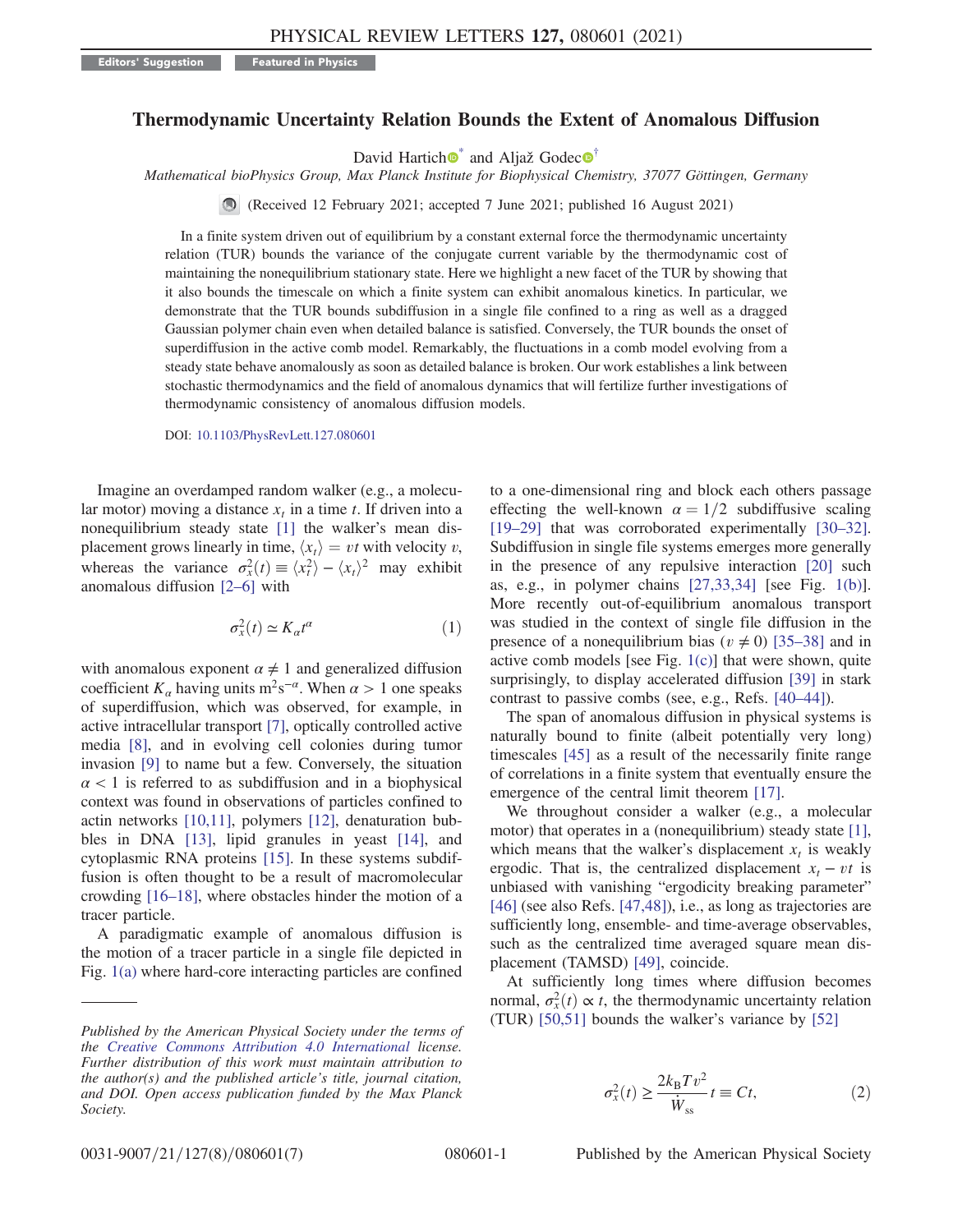<span id="page-1-0"></span>

FIG. 1. Anomalous diffusion in finite systems. (a) Single file on a ring driven by a force  $F$ . (b) Tagged-particle diffusion in a harmonic chain. (c) Biased diffusion in a finite (periodic) comb. The experimental observable is the unbounded displacement  $x_t$  in the direction of the force F. (d) The TUR,  $\sigma_x^2(t) \ge Ct$ , delivers a threshold time  $t^*$  that imposes an upper bound on the duration of subdiffusion (dashed blue line) or the earliest possible onset of superdiffusion (dotted green line). The star denotes  $K_{\alpha}(t^*)^{\alpha} =$  $Ct^*$  in Eq. [\(3\).](#page-1-1)

where  $\dot{W}_{\rm ss}$  is the power dissipated by the walker,  $k_BT$  is the thermal energy, and in the last step we have defined the constant C. Equation [\(2\)](#page-0-0) is derived by assuming that the underlying (full) system's dynamics follows a Markovian time evolution. The TUR was originally shown to hold in the long time limit " $t \to \infty$ " [\[50,51\]](#page-5-6) and later on also at any finite time for a walker's position evolving from a nonequilibrium steady state [\[53,54\].](#page-5-8) Using aspects of information geometry [\[55](#page-5-9)–57] Eq. [\(2\)](#page-0-0) was recently shown to hold for any initial condition [\[58\].](#page-5-10) Subsequent studies have applied Eq. [\(2\)](#page-0-0) to bound the efficiency of molecular motors [\[59\]](#page-5-11) and heat engines [\[60,61\],](#page-5-12) and extended the TUR to periodically driven systems [62–[66\],](#page-5-13) discrete time processes [\[67\],](#page-5-14) and open quantum systems [\[68\]](#page-5-15). For a broader perspective see Refs. [\[1,69](#page-4-2)–71].

Main result.—We now show how the TUR [\(2\)](#page-0-0) may be used to obtain a thermodynamic bound on the duration of anomalous diffusion. We first consider subdiffusion  $(\alpha < 1)$  and estimate the largest time  $t^*$ , where Eq. [\(1\)](#page-0-1) must cease to hold as a result of thermodynamic consistency. Namely, according to Eq. [\(2\)](#page-0-0) subdiffusion in Eq. [\(1\)](#page-0-1) with constant exponent  $\alpha$  < 1 cannot persist beyond

$$
t^* \simeq \left(\frac{K_{\alpha}}{C}\right)^{1/(1-\alpha)},\tag{3}
$$

<span id="page-1-1"></span>see intersecting point in Fig. [1\(d\)](#page-1-0). Conversely, superdiffusion with an exponent  $\alpha > 1$  in Eq. [\(1\)](#page-0-1) cannot emerge before  $t^*$  [see Fig. [1\(d\)](#page-1-0)]. Equation [\(3\)](#page-1-1) thus bounds the extent of both sub- and superdiffusion. The bridge between anomalous diffusion and stochastic thermodynamics embodied in Eq. [\(3\)](#page-1-1) is the main result of this Letter. We note that the bound  $t^*$  follows directly from the inequality [\(2\)](#page-0-0) and in general cannot be deduced from the long time diffusion behavior (for an explicit counterexample see Supplemental Material [\[72\]\)](#page-5-16). In the following we use the three paradigmatic physical models depicted in Fig. [1](#page-1-0) to illustrate how to apply the bound [\(3\).](#page-1-1)

Driven single file on a ring.—We first consider a single file of  $N$  impenetrable Brownian particles with diameter  $d$ and a diffusion coefficient D all dragged with a constant force F described by the Langevin equation  $\dot{x}_i(t) =$  $\gamma^{-1}F + \xi_i(t)$  for  $i = 1, \dots N$ , where the friction coefficient obeys the fluctuation-dissipation relation  $\gamma = k_B T/D$  and  $\xi_i(t)$  represents Gaussian white noise with zero mean and covariance  $\langle \xi_i(t) \xi_j(t') \rangle = 2D\delta_{ij} \delta(t - t')$ . The hardcore interaction imposes internal boundary conditions  $x_i$  <  $x_{i+1} + d$  and the confinement to a ring with circumference l [see Fig. [1\(a\)](#page-1-0)] additionally imposes  $x_N - x_1 \le l - d$ , i.e., the first particle blocks the passage of the last one. We refer to this setting as "pseudo nonequilibrium" since the transformation to a coordinate system rotating with velocity  $v =$  $\gamma^{-1}F$  virtually restores equilibrium dynamics with vanishing current [\[72\]](#page-5-16). Nevertheless, the power required to drag the N particles with velocity  $v = \gamma^{-1}F$  against the friction force is  $\dot{W}^{ss} = N \times Fv$  and Eq. [\(2\)](#page-0-0) in turn yields  $C = 2k_BT/\gamma N$ , a result independent of  $F$  (see also Ref. [\[77\]\)](#page-5-17).

It is well known that a tracer particle in a dense singlefile (1  $\ll N < \infty$ ) exhibits transient subdiffusion according to Eq. [\(1\)](#page-0-1) with exponent  $\alpha \approx 1/2$  and generalized diffusion constant  $K_{\alpha} \simeq 2N^{-1} \Omega \sqrt{D/\pi}$  (see, e.g., Refs. [\[19,21](#page-4-13)–29] and experiments in Refs. [30–[32\]\)](#page-4-14), where  $\Omega = l - Nd$  is the free volume on a ring with circumference l. Therefore, the inequality [\(2\)](#page-0-0) implies that subdiffusion can persist at most until a time  $t^* = (K_\alpha/C)^{1/(1-\alpha)} \simeq \Omega^2/(D\pi)$  [see vertical line in Fig.  $2(a)$  and Eq.  $(3)$ ].

Thermodynamic consistency limits the extent of subdiffusion to timescales  $t \lesssim t^*$ . To test the bound in Fig. [2\(a\)](#page-2-0) we determined the centralized TAMSD (see symbols) of a tracer particle from a single trajectory of length  $\tau = 10^3 \times$  $(D/\Omega)$  generated by a Brownian dynamics simulation with time increment  $dt = 10^{-6} \times (D/\Omega)$ , and independently deduced  $\sigma_x^2$  also from a mapping inspired by Jepsen [\[78\]](#page-5-18) (see lines, Supplemental Material [\[72\]](#page-5-16) as well as Refs. [\[79,80\]\)](#page-5-19). The results confirm that the TUR sharply bounds the duration of subdiffusion terminating at time  $t^*$ (see intersection of the TUR bound and vertical line). If we were to allow particles to overtake the long-time asymptotics would not saturate at the dashed line [see Figs. 10(a)–  $10(c)$  in Ref. [\[81\]](#page-5-20)  $\frac{1}{2}$  in this scenario subdiffusion may terminate before  $t^*$ .

Active single file.—A "genuinely" nonequilibrium steady state is generated by pulling only the tagged particle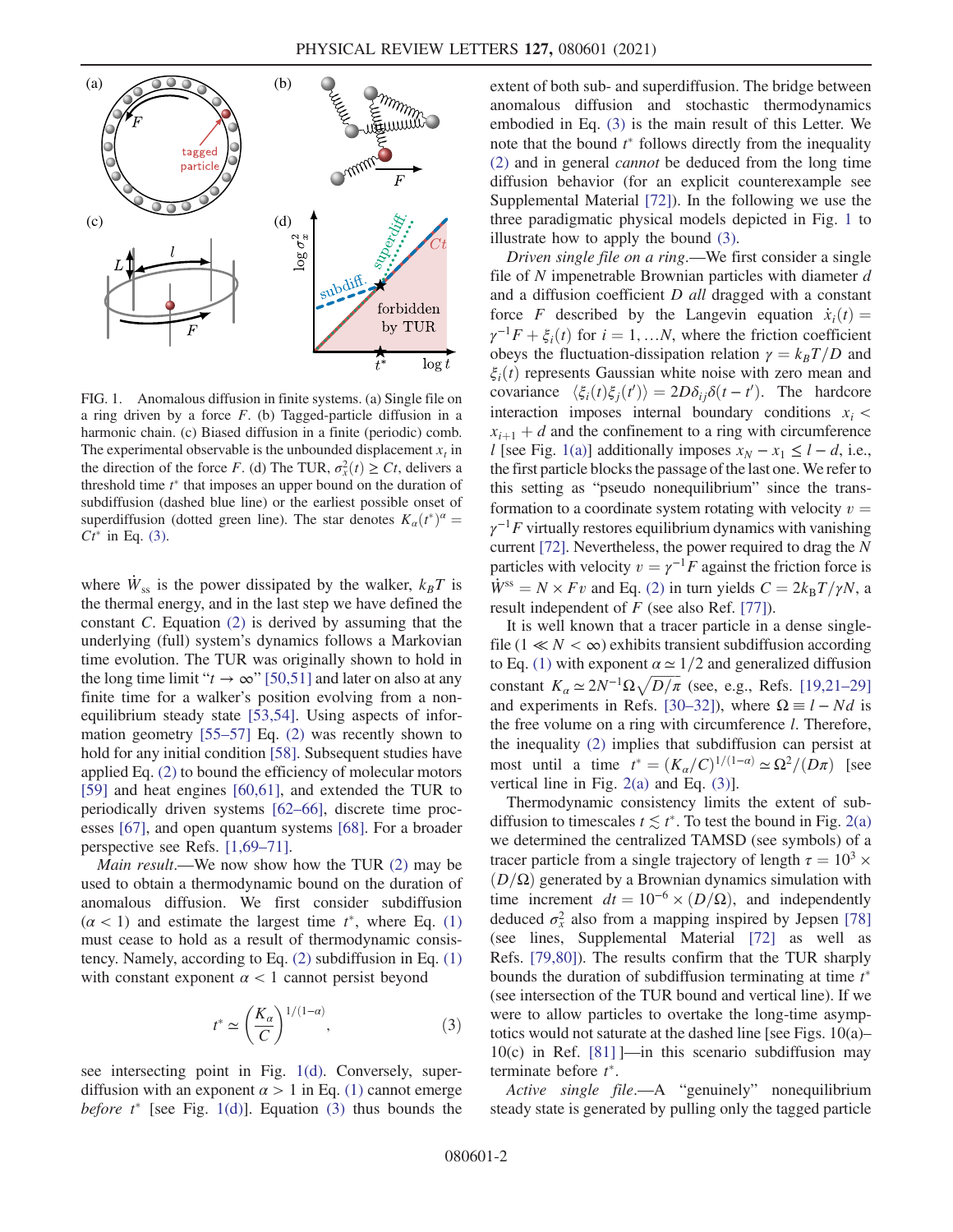<span id="page-2-0"></span>

FIG. 2. Variance of particle-displacement in a single file on a ring [see Fig. [1\(a\)](#page-1-0)]. (a) All N particles are pulled by a force  $F$ (here  $F = 0$ ); (b) only the tagged particle is pulled by a force  $F\Omega \equiv f \times k_B T$  (the inset depicts the effect of F) with  $N = 10$ . Symbols represent the centralized TAMSD [\[49\]](#page-5-5) extracted from a long trajectory  $\tau = 10^3 \times D/\Omega^2$  for each N. The lines are deduced from a modified Jepsen mapping (see Supplemental Material [\[72\]](#page-5-16)). Parameters:  $D = k_B T = \Omega = 1$  and  $d = 0$ , i.e., time is measured in units of  $D/\Omega^2$  and displacements in units of  $\Omega = l - Nd$ .

with a force  $F$ . The tagged-particle diffusion quantified by  $\sigma_x^2(t)$  is shown in Fig. [2\(b\)](#page-2-0). Here the nonequilibrium driving force  $f \equiv F \times \Omega/k_BT$  increases the anomalous exponent from  $\alpha \approx 0.58$  to  $\alpha \approx 0.69$ . Nevertheless, the TUR (dashed line) still tightly bounds the time subdiffusion terminates. Moreover, the onset of subdiffusion is shifted towards shorter times which may be explained as follows. A strongly driven particle "pushes" the nonactive particles thereby locally increasing density which in turn shifts the onset of subdiffusion. The effect increases with the strength of the driving [see inset " $f = 100$ " in Fig. [2\(b\)\]](#page-2-0). This result seemingly contradicts previous findings on active lattice models at high density showing that all even cumulants (incl. the variance) remain unaffected by the driving  $f$  [\[35\]](#page-4-17) (see also Ref. [\[36\]\)](#page-4-19). The contradiction is only apparent single file diffusion for any number of particles in fact corresponds to the low density limit of lattice exclusion models.

Gaussian chain (Rouse model).—We now consider a harmonic chain with N beads [see Fig.  $1(b)$ ]. The equations of motion (for the time being in absence of a pulling force) correspond to Refs. [\[82](#page-5-21)–84]  $\dot{x}_k(t) = -D\sum_l H_{kl}x_l(t) +$  $\xi_k(t)$  where  $(\mathbf{H})_{kl} = H_{kl}$  is the Hessian of  $U = \sum_{k=1}^{N} (x - k)^2 / 2$  We set  $u^{-1} = D$  i.e.  $kT = 1$  The  $\sum_{i=2}^{N} (x_i - x_{i-1})^2 / 2$ . We set  $\gamma^{-1} = D$ , i.e.,  $k_B T \equiv 1$ . The variance of the kth bead's position reads (see, e.g., Ref. [\[85\]\)](#page-5-22)

<span id="page-2-1"></span>
$$
\sigma_x^2(t) = \frac{2}{N} \left[ Dt + \sum_{p=1}^{N-1} \cos^2 \left( \frac{\pi p (2k-1)}{2N} \right) \frac{1 - e^{-2D\lambda_p t}}{\lambda_p} \right],\tag{4}
$$

where  $\lambda_p = 4 \sin^2(\pi p/2N)$  [82–[84\].](#page-5-21) The first term in Eq. [\(4\)](#page-2-1) corresponds to the center-of-mass diffusion.

Suppose now that we drag *all* particles with a constant force  $F$ . In this case the force affects only the mean displacements but *not* the variance [\[72\]](#page-5-16). In other words, the left-hand side of Eq.  $(2)$  is not affected by F, whereas the right-hand side becomes  $C = 2D/N$  since  $W_{ss} = v \times$ NF with  $v = \gamma^{-1}F = DF$ . By inspecting Eq. [\(4\)](#page-2-1) directly [note that all terms in Eq. [\(4\)](#page-2-1) are non-negative] one can verify that the TUR indeed bounds the diffusion of the kth particle by  $\sigma_x^2(t) \ge 2Dt/N$  at any time t.

In Fig. [3\(a\)](#page-3-0) we inspect the sharpness of the bound. For example, tagging the 10th bead in a polymer with  $N = 100$ we observe subdiffusion with an exponent  $\alpha \approx 0.508$  (see thick black line) that terminates at  $t < t^*$  (see vertical arrow), i.e., faster than predicted by the TUR (see green rectangle). Interestingly, the scaling of  $\sigma_x^2(t)$  at this point does not become normal with  $\alpha = 1$  but instead turns to a second, slightly larger anomalous exponent. Normal diffusion is in fact observed at much longer times. This example highlights that subdiffusion with an (initial) exponent  $\alpha$  cannot extend beyond  $t^*$ . However, this does not imply that  $t^*$  necessarily corresponds to the onset of normal diffusion. Conversely, if we tag the first particle of the chain [see Fig. [3\(b\)](#page-3-0)] the TUR bounds the overall duration of subdiffusion quite tightly. According to Eq. [\(3\)](#page-1-1) the longest time subdiffusion can persist increases with N as  $t^* \propto C^{-2} \propto N^2$  [see symbols in Fig. [3\(b\)](#page-3-0) as well as Ref. [\[17\]](#page-4-18) ].

Superdiffusion in the active comb model.—So far we have discussed only systems exhibiting subdiffusion. To address superdiffusion we consider the "active comb model" depicted in Fig. [1\(c\)](#page-1-0) corresponding to diffusion on a ring with side branches with a finite length L oriented perpendicularly to the ring at positions separated by l. Within the ring (but not in the side branches) the particle is dragged with a constant force  $F$ . For simplicity we assume the diffusion constant  $D$  to be the same in the ring and along the side branches. The probability density and flux are assumed to be continuous at the intersecting nodes such that the steady state probability to find the particle in the ring (i.e., in a "mobile state") corresponds to  $\phi_m = l/(l+2L)$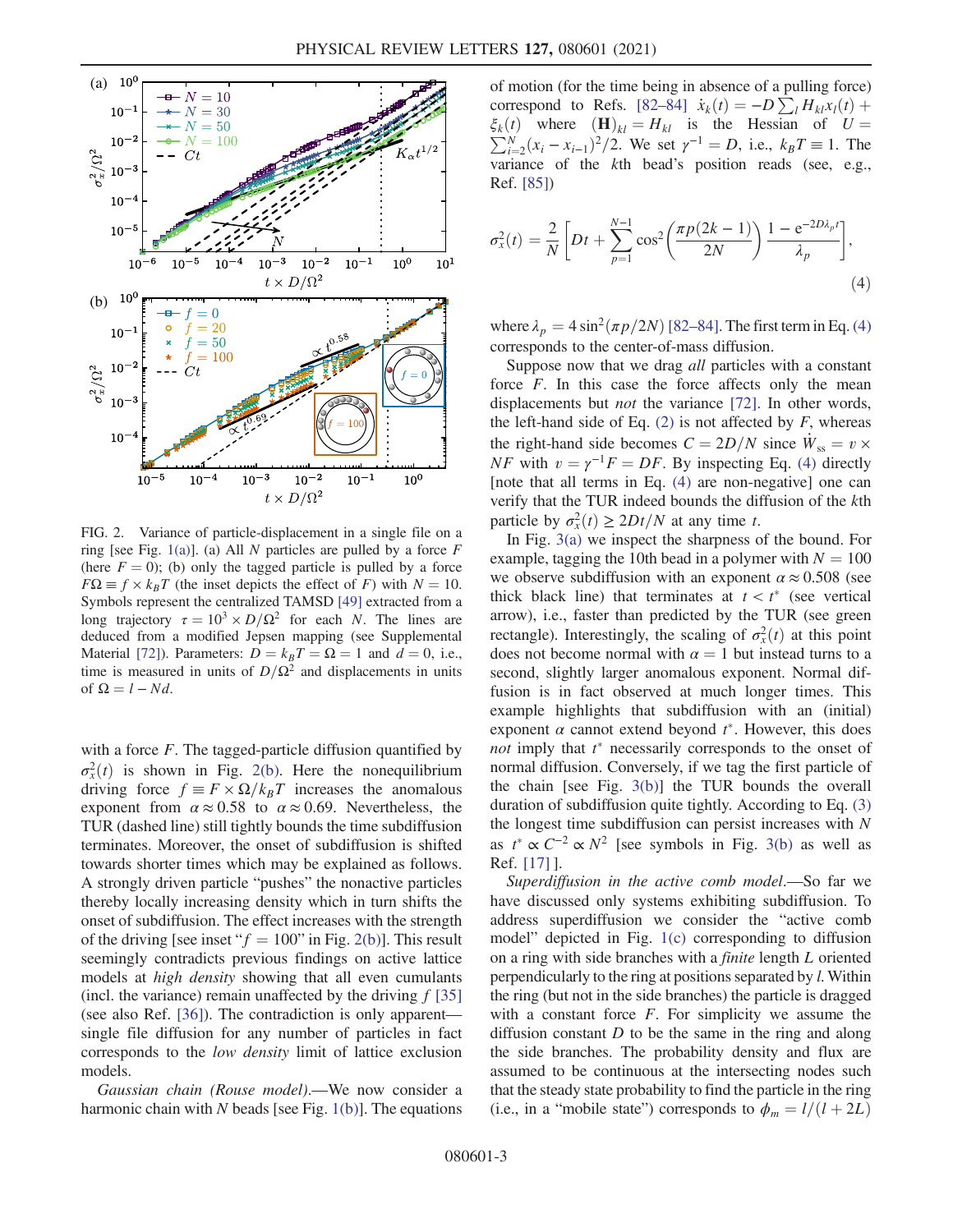<span id="page-3-0"></span>

FIG. 3. (a)  $\sigma_x^2(t)$  from Eq. [\(4\)](#page-2-1) for a dragged Gaussian chain with  $N = 100$  beads, where we tag the kth particle ( $k = 1, 2, 10, 50$ ). The TUR bound is shown as the dashed black line. Taking, e.g.,  $k = 10$  we find transient subdiffusion  $\sigma_x^2(t) \simeq K_a t^a$  (solid black line) in the vicinity of  $t \sim t_{ref} \equiv 10^1$ ; using Eq. [\(4\)](#page-2-1) yields the exponent  $\alpha \equiv t \partial_t \ln \sigma^2(t)|_{t=t_{\text{ref}}} \approx 0.508$  with  $K_\alpha \equiv t_{\text{ref}}^{-\alpha} \sigma^2(t_{\text{ref}})$ . The rectangle denotes the upper bound on the extent of subdiffusion  $t^*$  while the vertical arrow highlights the actual time at which the subdiffusive regime for  $k = 10$  terminates. (b)  $\sigma_x^2(t)$  of the first bead  $(k = 1)$  for increasing N. Symbols denote the TUR bound.

yielding a mean drift velocity  $v = \beta DF \phi_m$ . Using  $\dot{W}_{ss} = Fv$ alongside the TUR [Eq. [\(2\)\]](#page-0-0) we immediately obtain  $\sigma_x^2(t) \ge 2\phi_m Dt$ . It is known that infinite side branches " $L = \infty$ " in the passive comb model (i.e.,  $F = 0$ ) break ergodicity. That is, a nonequilibrium steady state ceases to exist and subdiffusion with exponent  $\alpha = 1/2$  persists for any fixed initial condition and time t (e.g., see Refs.[\[40](#page-5-1)–42]). Conversely, a bias  $F \neq 0$  in a finite comb  $(L < \infty)$  was found, quite counterintuitively, to enhance the long time diffusion [\[39\]](#page-5-0), which leads to transient superdiffusion as discussed below.

The particle's position along the ring does not change while it is in a side branch. Therefore, only the (random) "occupation time in the mobile phase" [\[86,87\]](#page-5-23),  $\tau_m(t) \leq t$ , is relevant. Its fraction is referred to as the "empirical density" [\[87,88\]](#page-5-24) since  $\langle \tau_m(t) \rangle = \phi_m t$ .

<span id="page-3-1"></span>The particle drifts with velocity  $\beta DF$  and diffuses with diffusion constant D during the time  $\tau_m(t)$  it spends in the ring. This implies a displacement distributed according to  $x_t \sim \beta DF \tau_m(t) + \sqrt{2D \tau_m(t)} \mathcal{N}$ , where  $\mathcal{N}$  is a standard normal random number, which eventually leads to (for an alternative derivation see Ref. [\[39\]\)](#page-5-0)

<span id="page-3-2"></span>

FIG. 4.  $\sigma_x^2$  in the driven comb model [see Fig. [1\(d\)](#page-1-0)]. We consider various driving forces  $F$  and side branches with length  $L = 10$  separated by a distance  $l = 3$  yielding a steady state probability in the ring  $\phi_m = l/(l+2L) = 3/23 \approx 0.13$  with  $D = \beta = 1$ . The force-free case  $F = 0$  coincides with the bound Ct in Eq. [\(2\)](#page-0-0). The thick lines correspond to  $K_\alpha t^\alpha$  with the maximal exponent  $\alpha = \max_t t \partial_t \ln \sigma_x^2(t)$  depicted in the inset. Symbols denote the time  $t^*$  in Eq. [\(3\),](#page-1-1) where  $K_a t^a$  and Ct intersect. Long times  $t \to \infty$  and strong driving  $\beta F l \gg 1$  yield  $\sigma_x^2 \simeq 2D\phi_m t + (\beta F l)^2 (1 - \phi_m)^3 t/6$ .

$$
\sigma_x^2(t) = 2D\phi_m t + (\beta DF)^2 \sigma_\tau^2(t),\tag{5}
$$

where we used  $\langle \mathcal{N}^2 \rangle = 1, \langle \mathcal{N} \rangle = 0, \langle \tau_m(t) \rangle = \phi_m t$  and defined  $\sigma_{\tau}^2(t) \equiv \langle \tau_m(t)^2 \rangle - \langle \tau_m(t) \rangle^2$ . To deduce  $\sigma_{\tau}^2(t)$  we translated the equation of motion into a Markov jump system according to Ref. [\[89\]](#page-5-25) and used a spectral expansion [\[87\]](#page-5-24) which alongside Eq. [\(5\)](#page-3-1) yields  $\sigma_x^2(t)$ . The result for  $l = 3$  and  $L = 10$  [\[72\]](#page-5-16) is shown in Fig. [4.](#page-3-2) The thick lines denote power laws with a "maximal exponent"  $\alpha = \max_t t \partial_t \ln \sigma_x^2(t)$  (see inset for the respective values). At equilibrium ( $F = 0$ ) the diffusion is normal at all times. The presence of a force causes transient superdiffusion with an exponent approaching the ballistic regime  $\alpha \approx 2$  upon increasing F. Note that here the TUR bounds the time of initiation of superdiffusion (see symbols) and *not* the termination.

To explain this we must understand when  $\sigma_{\tau}^2(t)$  increases nonlinearly with  $t$ . One can show that for sufficiently small times  $t \to 0$  the particle is found with high probability either only in the ring or only in one of the side branches which yields a vanishing variance  $\sigma_{\tau}^2(t) = \mathcal{O}(t)$ . Conversely, we have recently found [\[87\]](#page-5-24) that the dispersion of the fraction of occupation time at long times,  $\mathcal{D} \equiv \lim_{t \to \infty} \sigma_{\tau}^2(t)/t$ , is entirely encoded in the (steady state) joint return probability,  $P(m, t, m)$ , i.e., the probability to be in the mobile region m initially and again at time  $t$ 

$$
\mathcal{D} = 2 \int_0^{\infty} [P(m, t, m) - \phi_m^2] dt
$$
  
= 
$$
\frac{4lL^2 [(\beta F)^2 lL + 3\beta Fl \coth(\beta Fl/2) - 6]}{3D(\beta F)^2 (l + 2L)^3},
$$
 (6)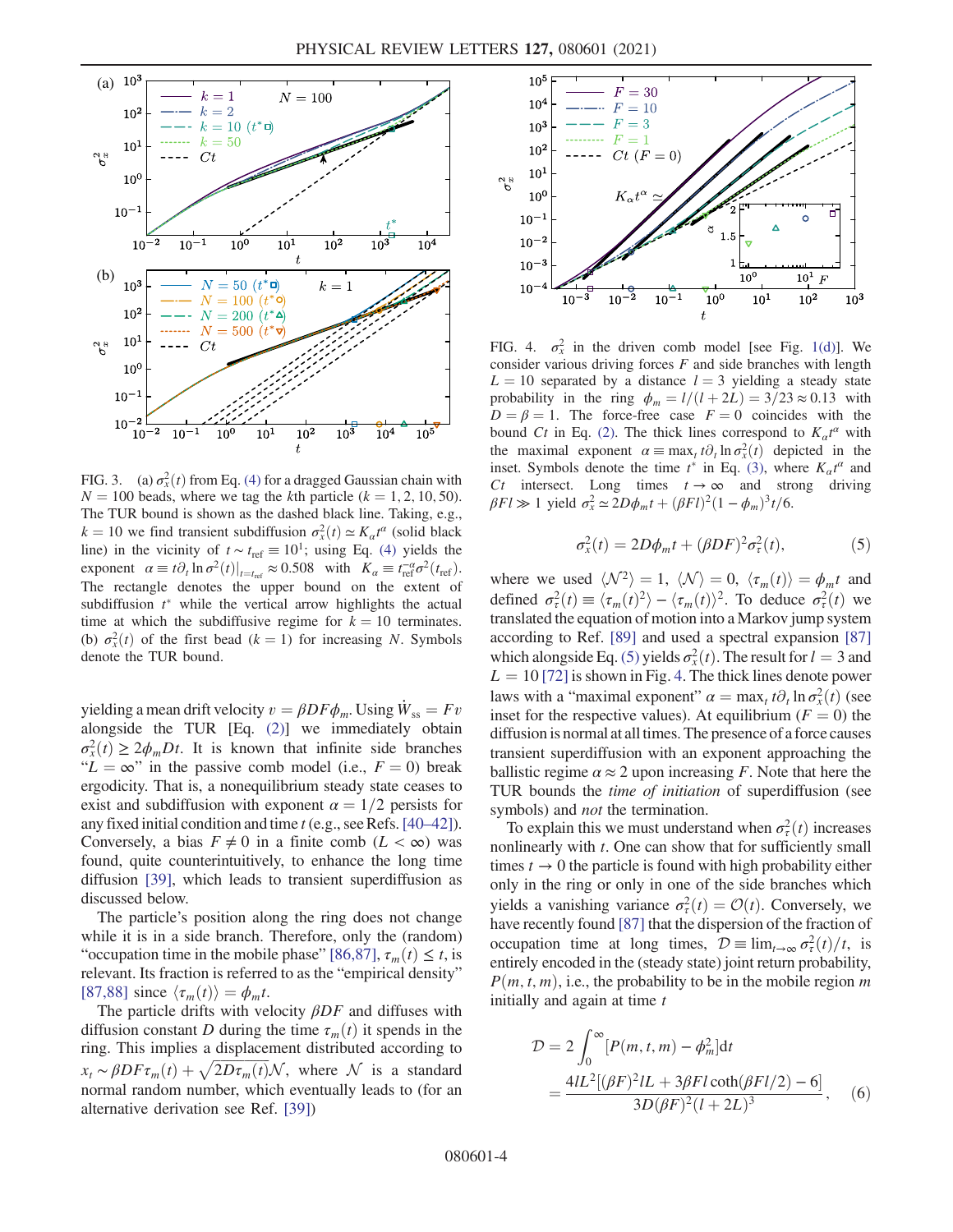where the first line is shown in Ref. [\[87\]](#page-5-24), and the second line is derived in Ref. [\[72\]](#page-5-16) (a similar result is found in Ref. [\[39\]](#page-5-0)). At strong driving  $\beta F l \gg 1$  we find  $\mathcal{D} \simeq l^2 (1 - \phi_m)^3 / 6$ which interestingly enhances diffusion  $\propto (\beta F l)^2 (1 - \phi_m)^3$ by a magnitude that increases with the likelihood to reside immobile. Superdiffusion thus arises from an interplay between effectively "ballistic" transport in the ring and pausing in the side branches, and becomes pronounced at strong driving  $\beta F l \gg 1$  and in the presence of long side branches  $L \gg l$ , yielding  $1 - \phi_m \approx 1$ . A similar effect gives rise to the so-called Taylor dispersion [\[90\]](#page-5-26) that occurs in diffusion in a flow field [91–[93\].](#page-5-27)

Conclusion.—We established a bridge between anomalous diffusion and the TUR by explaining how the latter can be utilized to (sharply) bound the temporal extent of anomalous diffusion in finite systems driven out of equilibrium. We used the TUR to demonstrate that a nonequilibrium driving may in fact be required for anomalous dynamics to occur such as e.g., in the comb model. We have shown that the TUR can also bound the duration of anomalous diffusion in systems obeying detailed balance if we are able to construct a fictitious non-equilibrium system with the same dynamics, which we demonstrated by means of the passive and driven single file and the Rouse polymer. In this context it will be useful to deepen the connection between the TUR [\[94\]](#page-5-28) and anomalous transport [\[95,96\]](#page-5-29) close to equilibrium, growing interfaces [\[97,98\]](#page-5-30), and to bound subdiffusion in flexible gel networks [\[99\].](#page-5-31)

Finally, we point out that the TUR [Eq. [\(2\)\]](#page-0-0) and therefore our results apply to overdamped systems (i.e., when momenta relax "instantaneously"). If we include momenta or consider the presence of magnetic fields the TUR requires modifications [\[100,101\]](#page-6-0). Such extensions will allow to bound the extent of anomalous diffusion in underdamped systems [102–[106\].](#page-6-1) Finally, the recent generalization of the TUR [\[58,66,107\]](#page-5-10) will allow applying the TUR to anomalous diffusion and anomalous displacements arising from nonstationary and nonergodic infinite systems [\[35\]](#page-4-17).

The financial support from the German Research Foundation (DFG) through the Emmy Noether Program GO 2762/1-1 to A. G. is gratefully acknowledged.

<span id="page-4-2"></span><span id="page-4-1"></span><span id="page-4-0"></span>[\\*](#page-0-2) david.hartich@mpibpc.mpg.de [†](#page-0-2) agodec@mpibpc.mpg.de

- <span id="page-4-3"></span>[1] U. Seifert, [Physica \(Amsterdam\)](https://doi.org/10.1016/j.physa.2017.10.024) 504A, 176 (2018).
- [2] R. Metzler and J. Klafter, [Phys. Rep.](https://doi.org/10.1016/S0370-1573(00)00070-3) 339, 1 (2000).
- [3] R. Metzler and J. Klafter, J. Phys. A 37[, R161 \(2004\)](https://doi.org/10.1088/0305-4470/37/31/R01).
- [4] I. M. Sokolov and J. Klafter, Chaos **15**[, 026103 \(2005\)](https://doi.org/10.1063/1.1860472).
- [5] Anomalous Transport: Foundations and Applications, edited by R. Klages, G. Radons, and I. M. Sokolov (Wiley-VCH, Weinheim, 2008).
- [6] R. Metzler, J.-H. Jeon, A. G. Cherstvy, and E. Barkai, [Phys. Chem. Chem. Phys.](https://doi.org/10.1039/C4CP03465A) 16, 24128 (2014).
- <span id="page-4-4"></span>[7] A. Caspi, R. Granek, and M. Elbaum, [Phys. Rev. Lett.](https://doi.org/10.1103/PhysRevLett.85.5655) 85, [5655 \(2000\).](https://doi.org/10.1103/PhysRevLett.85.5655)
- <span id="page-4-5"></span>[8] K. M. Douglass, S. Sukhov, and A. Dogariu, [Nat.](https://doi.org/10.1038/nphoton.2012.278) Photonics 6[, 834 \(2012\)](https://doi.org/10.1038/nphoton.2012.278).
- <span id="page-4-6"></span>[9] A. N. Malmi-Kakkada, X. Li, H. S. Samanta, S. Sinha, and D. Thirumalai, Phys. Rev. X 8[, 021025 \(2018\)](https://doi.org/10.1103/PhysRevX.8.021025).
- <span id="page-4-7"></span>[10] F. Amblard, A. C. Maggs, B. Yurke, A. N. Pargellis, and S. Leibler, [Phys. Rev. Lett.](https://doi.org/10.1103/PhysRevLett.77.4470) 77, 4470 (1996).
- [11] I. Y. Wong, M. L. Gardel, D. R. Reichman, E. R. Weeks, M. T. Valentine, A. R. Bausch, and D. A. Weitz, [Phys. Rev.](https://doi.org/10.1103/PhysRevLett.92.178101) Lett. 92[, 178101 \(2004\)](https://doi.org/10.1103/PhysRevLett.92.178101).
- <span id="page-4-8"></span>[12] L. Le Goff, O. Hallatschek, E. Frey, and F. Amblard, [Phys.](https://doi.org/10.1103/PhysRevLett.89.258101) Rev. Lett. 89[, 258101 \(2002\).](https://doi.org/10.1103/PhysRevLett.89.258101)
- <span id="page-4-9"></span>[13] T. Hwa, E. Marinari, K. Sneppen, and L.-H. Tang, [Proc.](https://doi.org/10.1073/pnas.0736291100) [Natl. Acad. Sci. U.S.A.](https://doi.org/10.1073/pnas.0736291100) 100, 4411 (2003).
- <span id="page-4-10"></span>[14] I. M. Tolić-Nørrelykke, E.-L. Munteanu, G. Thon, L. Oddershede, and K. Berg-Sørensen [Phys. Rev. Lett.](https://doi.org/10.1103/PhysRevLett.93.078102) 93, [078102 \(2004\).](https://doi.org/10.1103/PhysRevLett.93.078102)
- <span id="page-4-11"></span>[15] T. J. Lampo, S. Stylianidou, M. P. Backlund, P. A. Wiggins, and A. J. Spakowitz, Biophys. J. 112[, 532 \(2017\).](https://doi.org/10.1016/j.bpj.2016.11.3208)
- <span id="page-4-18"></span><span id="page-4-12"></span>[16] I. M. Sokolov, Soft Matter 8[, 9043 \(2012\).](https://doi.org/10.1039/c2sm25701g)
- [17] F. Höfling and T. Franosch, [Rep. Prog. Phys.](https://doi.org/10.1088/0034-4885/76/4/046602) 76, 046602 [\(2013\).](https://doi.org/10.1088/0034-4885/76/4/046602)
- [18] S. K. Ghosh, A. G. Cherstvy, D. S. Grebenkov, and R. Metzler, New J. Phys. 18[, 013027 \(2016\).](https://doi.org/10.1088/1367-2630/18/1/013027)
- <span id="page-4-15"></span><span id="page-4-13"></span>[19] T. E. Harris, [J. Appl. Probab.](https://doi.org/10.2307/3212197) 2, 323 (1965).
- [20] M. Kollmann, Phys. Rev. Lett. 90[, 180602 \(2003\)](https://doi.org/10.1103/PhysRevLett.90.180602).
- [21] B. Lin, M. Meron, B. Cui, S. A. Rice, and H. Diamant, Phys. Rev. Lett. 94[, 216001 \(2005\).](https://doi.org/10.1103/PhysRevLett.94.216001)
- [22] A. Taloni and F. Marchesoni, [Phys. Rev. Lett.](https://doi.org/10.1103/PhysRevLett.96.020601) 96, 020601 [\(2006\).](https://doi.org/10.1103/PhysRevLett.96.020601)
- [23] L. Lizana and T. Ambjörnsson, [Phys. Rev. Lett.](https://doi.org/10.1103/PhysRevLett.100.200601) 100, [200601 \(2008\).](https://doi.org/10.1103/PhysRevLett.100.200601)
- [24] L. Lizana and T. Ambjörnsson, [Phys. Rev. E](https://doi.org/10.1103/PhysRevE.80.051103) 80, 051103 [\(2009\).](https://doi.org/10.1103/PhysRevE.80.051103)
- [25] L. Lizana, T. Ambjörnsson, A. Taloni, E. Barkai, and M. A. Lomholt, Phys. Rev. E 81[, 051118 \(2010\)](https://doi.org/10.1103/PhysRevE.81.051118).
- [26] J.-B. Delfau, C. Coste, and M. Saint Jean, [Phys. Rev. E](https://doi.org/10.1103/PhysRevE.84.011101) 84, [011101 \(2011\).](https://doi.org/10.1103/PhysRevE.84.011101)
- <span id="page-4-16"></span>[27] N. Leibovich and E. Barkai, [Phys. Rev. E](https://doi.org/10.1103/PhysRevE.88.032107) 88, 032107 [\(2013\).](https://doi.org/10.1103/PhysRevE.88.032107)
- [28] P. L. Krapivsky, K. Mallick, and T. Sadhu, [Phys. Rev. Lett.](https://doi.org/10.1103/PhysRevLett.113.078101) 113[, 078101 \(2014\)](https://doi.org/10.1103/PhysRevLett.113.078101).
- [29] A. Ryabov, Stochastic Dynamics and Energetics of Biomolecular Systems (Springer, Cham, 2016).
- <span id="page-4-14"></span>[30] K. Hahn, J. Kärger, and V. Kukla, [Phys. Rev. Lett.](https://doi.org/10.1103/PhysRevLett.76.2762) 76, 2762 [\(1996\).](https://doi.org/10.1103/PhysRevLett.76.2762)
- [31] Q.-H. Wei, C. Bechinger, and P. Leiderer, [Science](https://doi.org/10.1126/science.287.5453.625) 287, 625 [\(2000\).](https://doi.org/10.1126/science.287.5453.625)
- [32] C. Lutz, M. Kollmann, and C. Bechinger, [Phys. Rev. Lett.](https://doi.org/10.1103/PhysRevLett.93.026001) 93[, 026001 \(2004\).](https://doi.org/10.1103/PhysRevLett.93.026001)
- [33] M.A. Lomholt and T. Ambjörnsson, [Phys. Rev. E](https://doi.org/10.1103/PhysRevE.89.032101) 89, [032101 \(2014\).](https://doi.org/10.1103/PhysRevE.89.032101)
- [34] D. Lacoste and M. A. Lomholt, [Phys. Rev. E](https://doi.org/10.1103/PhysRevE.91.022114) 91, 022114 [\(2015\).](https://doi.org/10.1103/PhysRevE.91.022114)
- <span id="page-4-19"></span><span id="page-4-17"></span>[35] P. Illien, O. Bénichou, C. Mejía-Monasterio, G. Oshanin, and R. Voituriez, Phys. Rev. Lett. 111[, 038102 \(2013\).](https://doi.org/10.1103/PhysRevLett.111.038102)
- [36] O. Bénichou, A. Bodrova, D. Chakraborty, P. Illien, A. Law, C. Mejía-Monasterio, G. Oshanin, and R. Voituriez, Phys. Rev. Lett. 111[, 260601 \(2013\).](https://doi.org/10.1103/PhysRevLett.111.260601)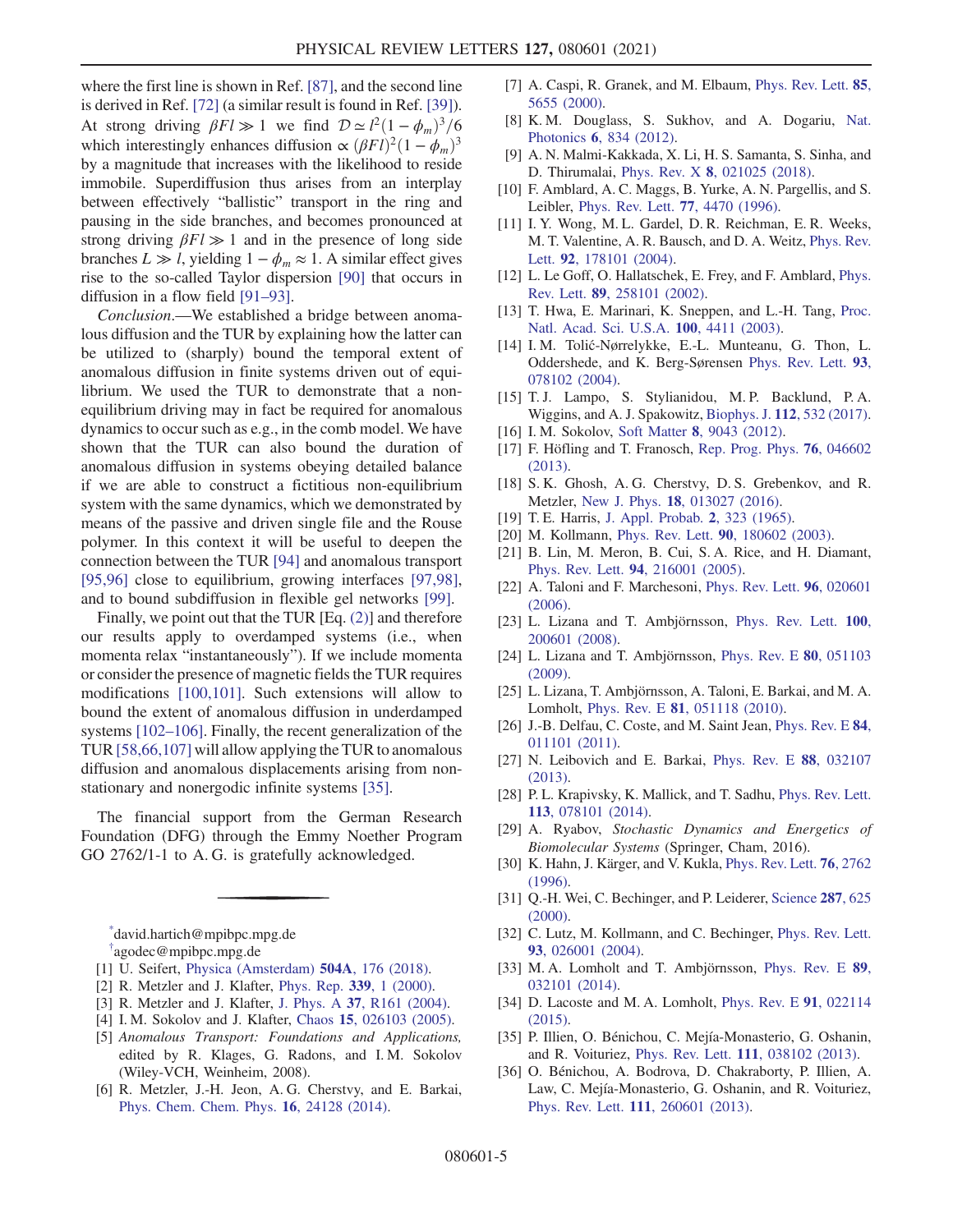- [37] O. Bénichou, P. Illien, G. Oshanin, A. Sarracino, and R. Voituriez, [J. Phys. Condens. Matter](https://doi.org/10.1088/1361-648X/aae13a) 30, 443001 [\(2018\).](https://doi.org/10.1088/1361-648X/aae13a)
- [38] E. Teomy and R. Metzler, J. Phys. A 52[, 385001 \(2019\).](https://doi.org/10.1088/1751-8121/ab37e4)
- <span id="page-5-0"></span>[39] A. M. Berezhkovskii, L. Dagdug, and S. M. Bezrukov, J. Chem. Phys. 142[, 134101 \(2015\)](https://doi.org/10.1063/1.4916310).
- <span id="page-5-1"></span>[40] J.-P. Bouchaud and A. Georges, [Phys. Rep.](https://doi.org/10.1016/0370-1573(90)90099-N) 195, 127 [\(1990\).](https://doi.org/10.1016/0370-1573(90)90099-N)
- [41] A. M. Berezhkovskii, L. Dagdug, and S. M. Bezrukov, J. Chem. Phys. 141[, 054907 \(2014\)](https://doi.org/10.1063/1.4891566).
- [42] O. Bénichou, P. Illien, G. Oshanin, A. Sarracino, and R. Voituriez, Phys. Rev. Lett. 115[, 220601 \(2015\).](https://doi.org/10.1103/PhysRevLett.115.220601)
- [43] T. Sandev, A. Iomin, H. Kantz, R. Metzler, and A. Chechkin, [Math. Model. Nat. Phenom.](https://doi.org/10.1051/mmnp/201611302) 11, 18 (2016).
- <span id="page-5-2"></span>[44] A. Lapolla and A. Godec, Front. Phys. 7[, 182 \(2019\)](https://doi.org/10.3389/fphy.2019.00182).
- <span id="page-5-3"></span>[45] A. J. Spakowitz, Front. Phys. 7[, 119 \(2019\).](https://doi.org/10.3389/fphy.2019.00119)
- [46] Y. He, S. Burov, R. Metzler, and E. Barkai, [Phys. Rev. Lett.](https://doi.org/10.1103/PhysRevLett.101.058101) 101[, 058101 \(2008\)](https://doi.org/10.1103/PhysRevLett.101.058101).
- <span id="page-5-4"></span>[47] J.-H. Jeon and R. Metzler, [Phys. Rev. E](https://doi.org/10.1103/PhysRevE.81.021103) **81**, 021103 [\(2010\).](https://doi.org/10.1103/PhysRevE.81.021103)
- [48] A. G. Cherstvy, A. V. Chechkin, and R. Metzler, [New J.](https://doi.org/10.1088/1367-2630/15/8/083039) Phys. 15[, 083039 \(2013\).](https://doi.org/10.1088/1367-2630/15/8/083039)
- <span id="page-5-5"></span>[49] The TAMSD is defined by  $\bar{\delta}^2(t) = \lim_{\tau \to \infty} (\tau - t)^{-1} \times$ <br>  $\int_{\tau}^{t} (x_{s+t} - x_s)^2 ds = \langle x_t^2 \rangle$ . The centralized TAMSD is  $\int_{\tau}^{\tau} (x_{s+t} - x_s)^2 ds = \langle x_t^2 \rangle$ . The centralized TAMSD is obtained by subtracting the square of the mean displacement along an ergodically long trajectory that reads  $\bar{\delta}(t) = \lim_{\tau \to \infty} (\tau - t)^{-1} \int_{\tau}^{t} (x_{s+t} - x_s) \mathrm{d}s = \langle x_t \rangle = vt.$
- <span id="page-5-6"></span>[50] A. C. Barato and U. Seifert, [Phys. Rev. Lett.](https://doi.org/10.1103/PhysRevLett.114.158101) 114, 158101 [\(2015\).](https://doi.org/10.1103/PhysRevLett.114.158101)
- [51] T. R. Gingrich, J. M. Horowitz, N. Perunov, and J. L. England, Phys. Rev. Lett. 116[, 120601 \(2016\).](https://doi.org/10.1103/PhysRevLett.116.120601)
- <span id="page-5-7"></span>[52] The TUR was originally proposed in the form  $\epsilon^2 \dot{W}_{\rm ss} t \ge 2k_{\rm B}T$ , where  $\epsilon^2 = \sigma_x^2/(vt)^2$  is the relative uncertainty and  $\dot{W}_{\rm ss}t$  the total dissipation [\[50,51\]](#page-5-6).
- <span id="page-5-8"></span>[53] P. Pietzonka, A. C. Barato, and U. Seifert, [Phys. Rev. E](https://doi.org/10.1103/PhysRevE.93.052145) 93, [052145 \(2016\).](https://doi.org/10.1103/PhysRevE.93.052145)
- [54] J.M. Horowitz and T.R. Gingrich, [Phys. Rev. E](https://doi.org/10.1103/PhysRevE.96.020103) 96, [020103\(R\) \(2017\).](https://doi.org/10.1103/PhysRevE.96.020103)
- <span id="page-5-9"></span>[55] S. Ito, Phys. Rev. Lett. **121**[, 030605 \(2018\).](https://doi.org/10.1103/PhysRevLett.121.030605)
- [56] A. Dechant and S.-i. Sasa, [Proc. Natl. Acad. Sci. U.S.A.](https://doi.org/10.1073/pnas.1918386117) 117[, 6430 \(2020\).](https://doi.org/10.1073/pnas.1918386117)
- <span id="page-5-10"></span>[57] S. Ito and A. Dechant, Phys. Rev. X 10[, 021056 \(2020\).](https://doi.org/10.1103/PhysRevX.10.021056)
- [58] K. Liu, Z. Gong, and M. Ueda, [Phys. Rev. Lett.](https://doi.org/10.1103/PhysRevLett.125.140602) 125, [140602 \(2020\).](https://doi.org/10.1103/PhysRevLett.125.140602)
- <span id="page-5-11"></span>[59] P. Pietzonka, A. C. Barato, and U. Seifert, [J. Stat. Mech.](https://doi.org/10.1088/1742-5468/2016/12/124004) [\(2016\) 124004.](https://doi.org/10.1088/1742-5468/2016/12/124004)
- <span id="page-5-12"></span>[60] N. Shiraishi, K. Saito, and H. Tasaki, [Phys. Rev. Lett.](https://doi.org/10.1103/PhysRevLett.117.190601) 117, [190601 \(2016\).](https://doi.org/10.1103/PhysRevLett.117.190601)
- [61] P. Pietzonka and U. Seifert, [Phys. Rev. Lett.](https://doi.org/10.1103/PhysRevLett.120.190602) 120, 190602 [\(2018\).](https://doi.org/10.1103/PhysRevLett.120.190602)
- <span id="page-5-13"></span>[62] V. Holubec and A. Ryabov, [Phys. Rev. Lett.](https://doi.org/10.1103/PhysRevLett.121.120601) **121**, 120601 [\(2018\).](https://doi.org/10.1103/PhysRevLett.121.120601)
- [63] A. C. Barato and R. Chetrite, [J. Stat. Mech. \(2018\) 053207.](https://doi.org/10.1088/1742-5468/aabfc5)
- [64] T. Koyuk, U. Seifert, and P. Pietzonka, [J. Phys. A](https://doi.org/10.1088/1751-8121/aaeec4) 52, [02LT02 \(2019\).](https://doi.org/10.1088/1751-8121/aaeec4)
- [65] A. C. Barato, R. Chetrite, A. Faggionato, and D. Gabrielli, New J. Phys. 20[, 103023 \(2018\)](https://doi.org/10.1088/1367-2630/aae512).
- [66] T. Koyuk and U. Seifert, [Phys. Rev. Lett.](https://doi.org/10.1103/PhysRevLett.125.260604) **125**, 260604 [\(2020\).](https://doi.org/10.1103/PhysRevLett.125.260604)
- <span id="page-5-14"></span>[67] K. Proesmans and C. Van den Broeck, [Europhys. Lett.](https://doi.org/10.1209/0295-5075/119/20001) 119, [20001 \(2017\).](https://doi.org/10.1209/0295-5075/119/20001)
- <span id="page-5-15"></span>[68] Y. Hasegawa, Phys. Rev. Lett. **126**[, 010602 \(2021\)](https://doi.org/10.1103/PhysRevLett.126.010602).
- [69] A. C. Barato, R. Chetrite, A. Faggionato, and D. Gabrielli, [J. Stat. Mech. \(2019\) 084017.](https://doi.org/10.1088/1742-5468/ab3457)
- [70] G. Falasco, M. Esposito, and J.-C. Delvenne, [New J. Phys.](https://doi.org/10.1088/1367-2630/ab8679) 22[, 053046 \(2020\).](https://doi.org/10.1088/1367-2630/ab8679)
- [71] J. M. Horowitz and T. R. Gingrich, [Nat. Phys.](https://doi.org/10.1038/s41567-019-0702-6) 16, 15 [\(2020\).](https://doi.org/10.1038/s41567-019-0702-6)
- <span id="page-5-16"></span>[72] See Supplemental Material at [http://link.aps.org/](http://link.aps.org/supplemental/10.1103/PhysRevLett.127.080601) [supplemental/10.1103/PhysRevLett.127.080601,](http://link.aps.org/supplemental/10.1103/PhysRevLett.127.080601) which includes Refs. [73–76], for explicit and detailed calculations.
- [73] T. Speck, J. Mehl, and U. Seifert, [Phys. Rev. Lett.](https://doi.org/10.1103/PhysRevLett.100.178302) 100, [178302 \(2008\).](https://doi.org/10.1103/PhysRevLett.100.178302)
- [74] E. Barkai and R. Silbey, [Phys. Rev. E](https://doi.org/10.1103/PhysRevE.81.041129) 81, 041129 [\(2010\).](https://doi.org/10.1103/PhysRevE.81.041129)
- [75] D. Hartich and A. Godec, [arXiv:2011.04628](https://arXiv.org/abs/2011.04628).
- [76] A. Lapolla and A. Godec, [New J. Phys.](https://doi.org/10.1088/1367-2630/aaea1b) 20, 113021 [\(2018\).](https://doi.org/10.1088/1367-2630/aaea1b)
- <span id="page-5-17"></span>[77] P. H. Nelson and S. M. Auerbach, [J. Chem. Phys.](https://doi.org/10.1063/1.478847) 110, [9235 \(1999\).](https://doi.org/10.1063/1.478847)
- <span id="page-5-18"></span>[78] D. W. Jepsen, [J. Math. Phys. \(N.Y.\)](https://doi.org/10.1063/1.1704288) 6, 405 (1965).
- <span id="page-5-19"></span>[79] J. Evans, [Physica \(Amsterdam\)](https://doi.org/10.1016/0378-4371(79)90053-0) 95A, 225 (1979).
- [80] B. Cooley and P.K. Newton, [SIAM Rev.](https://doi.org/10.1137/S003614450342658X) 47, 273 [\(2005\).](https://doi.org/10.1137/S003614450342658X)
- <span id="page-5-20"></span>[81] D. Lucena, D. V. Tkachenko, K. Nelissen, V. R. Misko, W. P. Ferreira, G. A. Farias, and F. M. Peeters, [Phys. Rev. E](https://doi.org/10.1103/PhysRevE.85.031147) 85[, 031147 \(2012\).](https://doi.org/10.1103/PhysRevE.85.031147)
- <span id="page-5-21"></span>[82] P. E. Rouse, [J. Chem. Phys.](https://doi.org/10.1063/1.1699180) 21, 1272 (1953).
- [83] S. Fugmann and I. M. Sokolov, [Phys. Rev. E](https://doi.org/10.1103/PhysRevE.81.031804) 81, 031804 [\(2010\).](https://doi.org/10.1103/PhysRevE.81.031804)
- [84] J. Wuttke, [arXiv:1103.4238](https://arXiv.org/abs/1103.4238).
- <span id="page-5-22"></span>[85] C. W. Gardiner, *Handbook of Stochastic Methods*, 3rd ed. (Springer, Berlin, 2004).
- <span id="page-5-23"></span>[86] A. Rebenshtok and E. Barkai, [Phys. Rev. E](https://doi.org/10.1103/PhysRevE.88.052126) 88, 052126 [\(2013\).](https://doi.org/10.1103/PhysRevE.88.052126)
- <span id="page-5-24"></span>[87] A. Lapolla, D. Hartich, and A. Godec, [Phys. Rev. Research](https://doi.org/10.1103/PhysRevResearch.2.043084) 2[, 043084 \(2020\).](https://doi.org/10.1103/PhysRevResearch.2.043084)
- [88] A. Barato and R. Chetrite, [J. Stat. Phys.](https://doi.org/10.1007/s10955-015-1283-0) 160, 1154 [\(2015\).](https://doi.org/10.1007/s10955-015-1283-0)
- <span id="page-5-25"></span>[89] V. Holubec, K. Kroy, and S. Steffenoni, [Phys. Rev. E](https://doi.org/10.1103/PhysRevE.99.032117) 99, [032117 \(2019\).](https://doi.org/10.1103/PhysRevE.99.032117)
- <span id="page-5-27"></span><span id="page-5-26"></span>[90] G. I. Taylor, [Proc. R. Soc. A](https://doi.org/10.1098/rspa.1953.0139) 219, 186 (1953).
- [91] C. Van den Broeck, D. Maes, and M. Bouten, [Phys. Rev. A](https://doi.org/10.1103/PhysRevA.36.5025) 36[, 5025 \(1987\)](https://doi.org/10.1103/PhysRevA.36.5025).
- [92] M. Kahlen, A. Engel, and C. Van den Broeck, [Phys. Rev. E](https://doi.org/10.1103/PhysRevE.95.012144) 95[, 012144 \(2017\).](https://doi.org/10.1103/PhysRevE.95.012144)
- <span id="page-5-28"></span>[93] E. Aurell and S. Bo, Phys. Rev. E 96[, 032140 \(2017\).](https://doi.org/10.1103/PhysRevE.96.032140)
- [94] K. Macieszczak, K. Brandner, and J. P. Garrahan, [Phys.](https://doi.org/10.1103/PhysRevLett.121.130601) Rev. Lett. 121[, 130601 \(2018\)](https://doi.org/10.1103/PhysRevLett.121.130601).
- <span id="page-5-29"></span>[95] E. Lutz, Phys. Rev. E **64**[, 051106 \(2001\).](https://doi.org/10.1103/PhysRevE.64.051106)
- [96] A. Godec and R. Metzler, [Phys. Rev. E](https://doi.org/10.1103/PhysRevE.88.012116) 88, 012116 [\(2013\).](https://doi.org/10.1103/PhysRevE.88.012116)
- <span id="page-5-30"></span>[97] O. Niggemann and U. Seifert, [J. Stat. Phys.](https://doi.org/10.1007/s10955-019-02479-x) 178, 1142 [\(2020\).](https://doi.org/10.1007/s10955-019-02479-x)
- [98] O. Niggemann and U. Seifert, [J. Stat. Phys.](https://doi.org/10.1007/s10955-020-02692-z) 182, 25 [\(2021\).](https://doi.org/10.1007/s10955-020-02692-z)
- <span id="page-5-31"></span>[99] A. Godec, M. Bauer, and R. Metzler, [New J. Phys.](https://doi.org/10.1088/1367-2630/16/9/092002) 16, [092002 \(2014\).](https://doi.org/10.1088/1367-2630/16/9/092002)